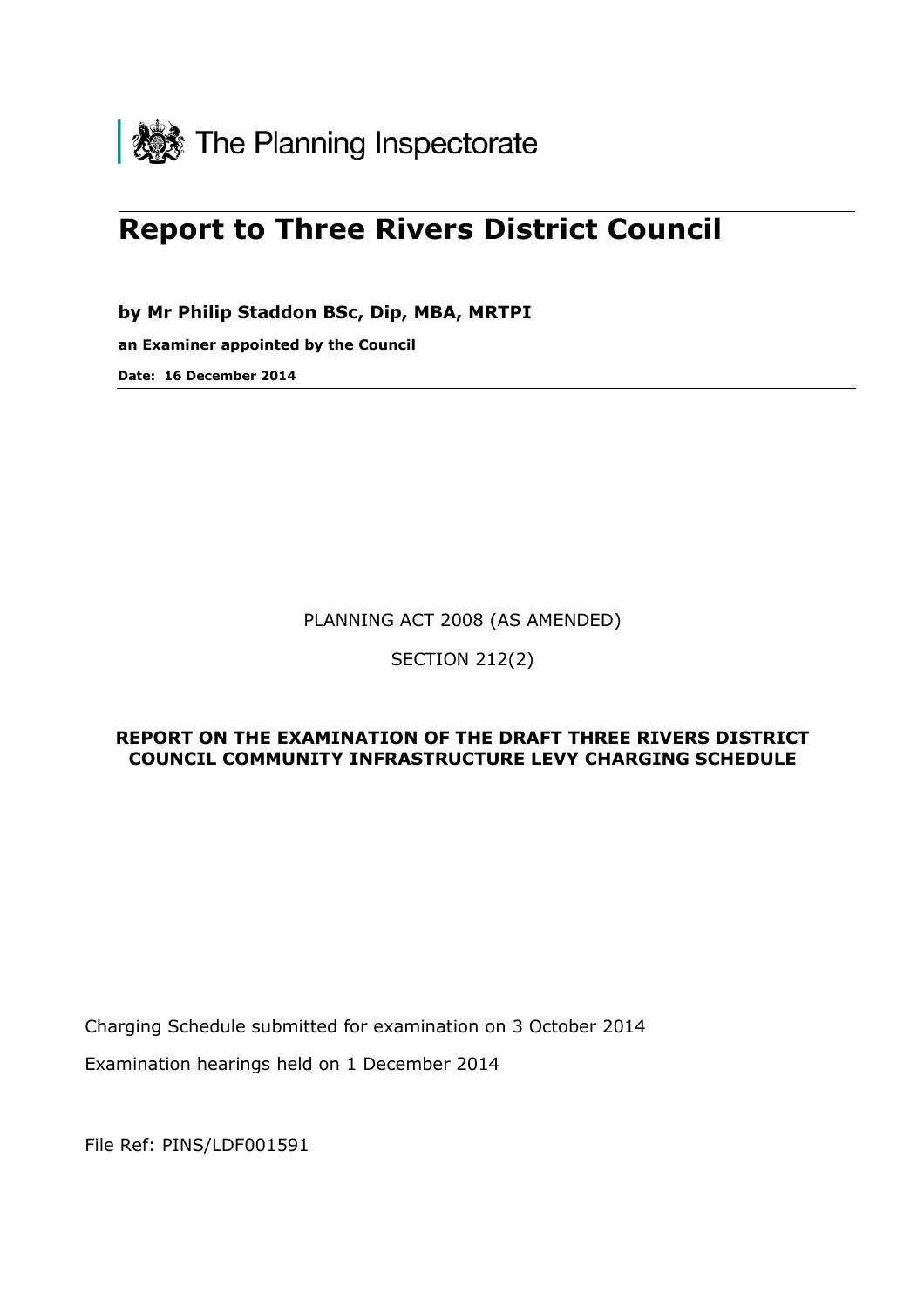#### Non Technical Summary

This report concludes that, subject to some modifications, the Three Rivers District Council Draft Community Infrastructure Levy Charging Schedule provides an appropriate basis for the collection of the levy in the area. The modifications required relate to the removal of CIL charges for hotel developments; the deletion of 'retirement housing' from the Schedule and the zero rating of the retail CIL charge in the South Oxhey area. Subject to these changes, the Council is able to demonstrate that it has sufficient evidence to support the Schedule and can show that the levy rates would be set at levels that will not put the overall development of the area, as set out in its Core Strategy, at risk.

#### **Introduction**

- 1. This report contains my assessment of the Three Rivers District Council Community Infrastructure Levy (CIL) Charging Schedule in terms of Section 212 of the Planning Act 2008 (as amended). It considers whether the schedule is compliant in legal terms and whether it is economically viable as well as reasonable, realistic and consistent with national guidance set out in the National Planning Practice Guidance (NPPG – 2014).
- 2. To comply with the relevant legislation and guidance the local charging authority has to submit a charging schedule that should set an appropriate balance between helping to fund necessary new infrastructure and the potential effect of the proposed rates on the economic viability of development across its area.
- 3. The basis for the examination, on which Hearing sessions were held on 1 December 2014, is the submitted Draft Charging Schedule (DCS), which was published for public consultation between 4 July 2014 and 4 August 2014, along with the associated Statement of Modifications (SOM), which was published for public consultation between 3 October 2014 and 31 October 2014.
- 4. The Council's CIL proposals include charges for residential development and for certain specified types of commercial development.
- 5. The proposed CIL charges for most residential developments would be differentiated by geographical area. More than half of the district, including the main town of Rickmansworth, would fall within 'Area A' where the proposed CIL charge would be £180 per square metre (psm). The north eastern parts of the district would fall within 'Area B' where the proposed CIL charge would be £120 psm. The south eastern part of the district, which includes a proposed regeneration area at South Oxhey, would fall within 'Area C' where the Council proposes a zero rating for CIL i.e. £0 psm. In addition to these geographical differentiated charges, the Council's DCS proposes that 'retirement housing' would be subject to a £120 psm CIL charge in all locations i.e. borough wide.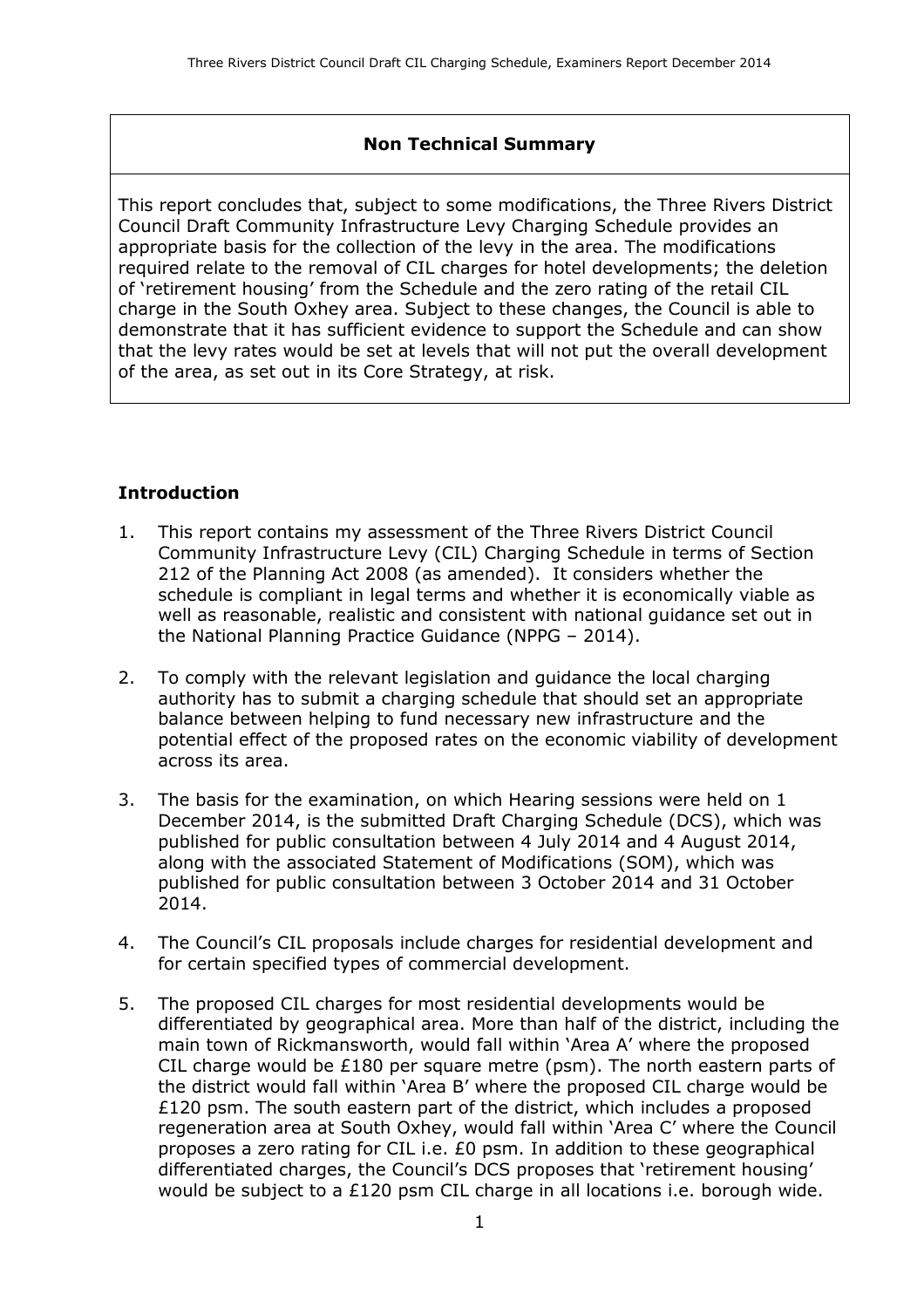6. The proposed CIL charges for commercial development relate to 'retail (use Class A1)' which would incur a £60 psm charge and 'hotels (Use Class C1)' which would incur a £120 psm CIL charge. 'Other non residential' developments would be zero rated. The commercial development CIL charges are not differentiated by area and would apply in all locations across the district.

#### Background evidence – the development plan, infrastructure needs and economic viability evidence

7. The Three Rivers district lies in the south of Hertfordshire and is predominantly rural in character, comprising an attractive blend of countryside, villages and small towns. The main town is Rickmansworth, with smaller settlements including Chorleywood, Maple Cross, South Oxhey and Croxley Green. Development in the district is heavily constrained by the Metropolitan Green Belt which covers over three quarters (77%) of the administrative area. It is a generally affluent district, although there are some areas of deprivation. Property prices are high and there is a significant need for affordable homes. Road and rail connectivity is good, with the M1 and M25 running through the district, along with the West Coast mainline rail route and the Metropolitan Line connection to the London Underground.

#### Core Strategy

- 8. The Council's Core Strategy (CS) was adopted in October 2011. It responds to the constraints and opportunities summarised above by defining a strategy for sustainable growth until 2026 that will need to be supported by further infrastructure. That strategy identifies a housing target of 4,500 in the period 2001 – 2026 i.e. 180 units p.a. with a strong spatial focus on existing towns and urban areas and on brownfield sites. However, the district can only meet about three quarters of its planned homes in such locations and the remaining quarter is planned on urban extensions within the Green Belt.
- 9. In terms of specific development locations, the CS anticipates that the majority of the new homes would be in principal town of Rickmansworth and the 'Key Centres' of South Oxhey, Croxley Green, Abbots Langley, Chorleywood, Leavesden and Garston and Mill End. South Oxhey is identified as a regeneration area, aimed at tackling local deprivation issues and improving the housing stock; a mixed use scheme of housing, retail and community buildings is proposed. The CS requires affordable housing at a proportion of 'around 45%' with a guide that the expected split between social rented / intermediate should be 70/30.
- 10. With regard to employment and retail development the CS approach is based on supporting and enhancing existing provision in sustainable locations. There is an identified oversupply of office space but a slight undersupply of industrial and warehousing space. The CS assesses that there is no need for additional convenience retail floor space although there is modest capacity for additional comparison retail floor space.
- 11. The CS is supported by two Local Development Documents (LDD) covering 'Development Management Policies' (adopted July 2013) and 'Sites Allocations'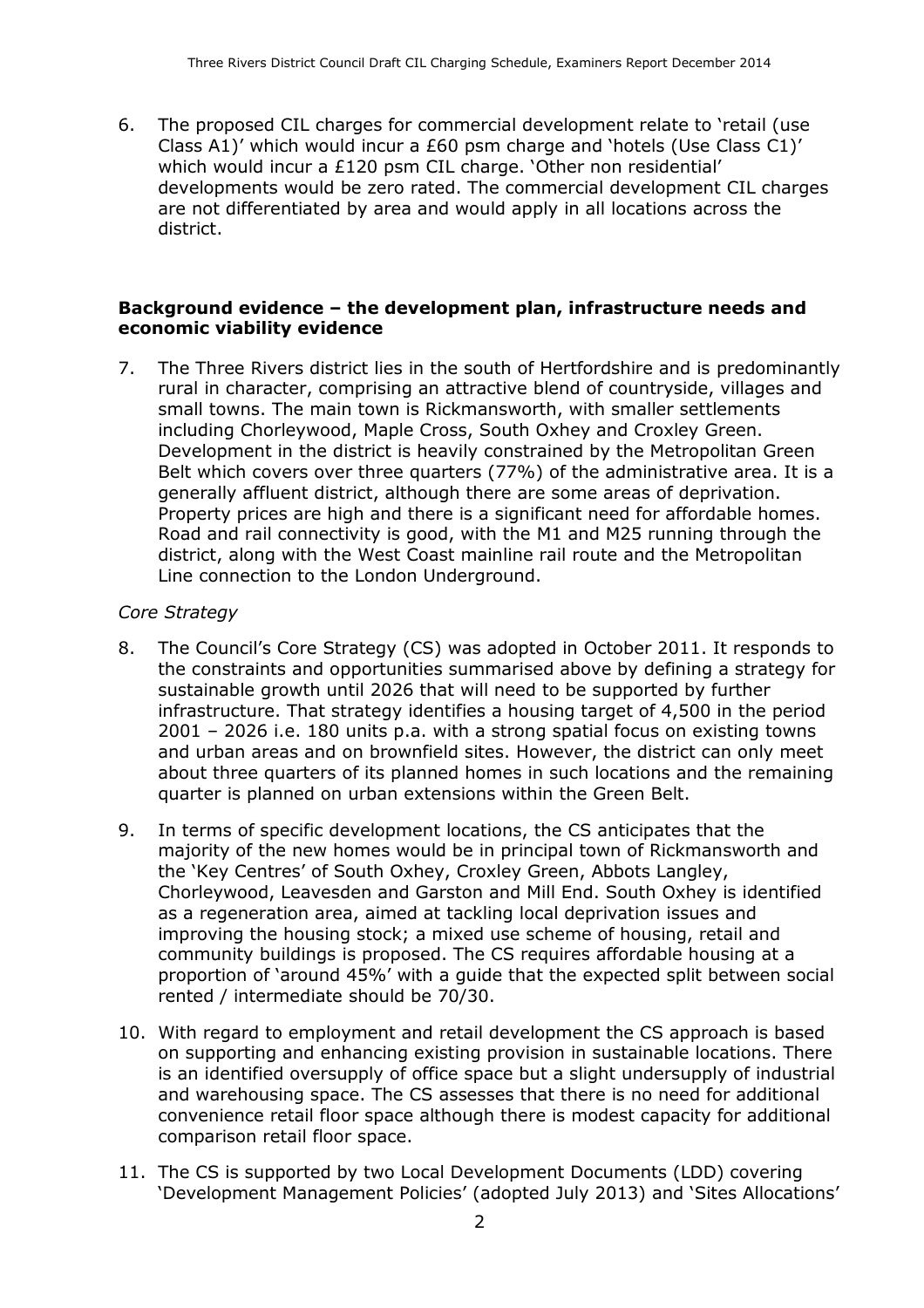(adopted November 2014). In terms of delivery, the first few years of the new CS have seen overall housing and employment provision to be on target. Affordable housing completions are still adjusting to the higher 45% requirement, but the Council reported that this level is now increasingly being achieved.

#### Infrastructure planning evidence

- 12. The CS was supported by an Infrastructure Delivery Plan (IDP) which was updated in March 2012. The IDP identifies infrastructure needs under chapters covering health, education and schools, emergency services, cultural services, waste, strategic transport, local transport, green infrastructure, water and energy. Under each category there is a helpful analysis of existing provision, identified gaps, planned provision and delivery potential. Where appropriate the proposed CIL regime is identified as a potential funding source. There are gaps across the spectrum. The IDP does make clear that whilst there are no CS critical infrastructure projects (i.e. the CS could not be delivered without particular projects being in place) there are still some significant gaps that need to be addressed in the coming years. The most pressing relates to primary and secondary school places.
- 13. The Council has undertaken an infrastructure funding gap assessment. This assessment was not based on the sum of all of the schemes identified in the IDP as many are required to address existing shortages and, for others, there are significant uncertainties over funding sources. Rather, the assessment is based on 'key' infrastructure projects, all of which are currently unfunded. These include two secondary schools, a primary school and four road schemes. The total funding gap assessed using this methodology is a range of  $E$ 50.8 million - £74.8 million, the majority of which relates to school provision. The gap would clearly be larger if other infrastructure types were added to the assessment.
- 14. The Council estimates that its CIL receipts from residential development in the plan period (to 2026) would be circa £4.7 million. This will be supplemented by an unknown, but much smaller, amount from commercial development CIL charges. The CIL revenue would therefore make a relatively modest (less than 10%) contribution to filling the assessed funding gap. Nonetheless, the evidence provides a clear justification for introducing a CIL regime.
- 15. The Council has produced a Draft Regulation 123 list which sets out the infrastructure types that it intends to fund, partly or wholly, through CIL receipts. The list is drawn more widely than the school and road projects used for the funding gap assessment. In addition to 'education facilities' and 'strategic and local transport proposals' it includes facilities for leisure, open space and play, healthcare, community and youth, libraries and emergency services. The Regulation 123 list also includes a column of exclusions, identifying infrastructure that will be secured through S.106 Planning Agreements or other mechanisms. Most of these exclusions relate to the South Oxhey regeneration scheme.
- 16. I have considered views expressed that cycling infrastructure should have been more fully considered in the funding gap assessment and set out more explicitly in the Regulation 123 list. However, I find no weakness with the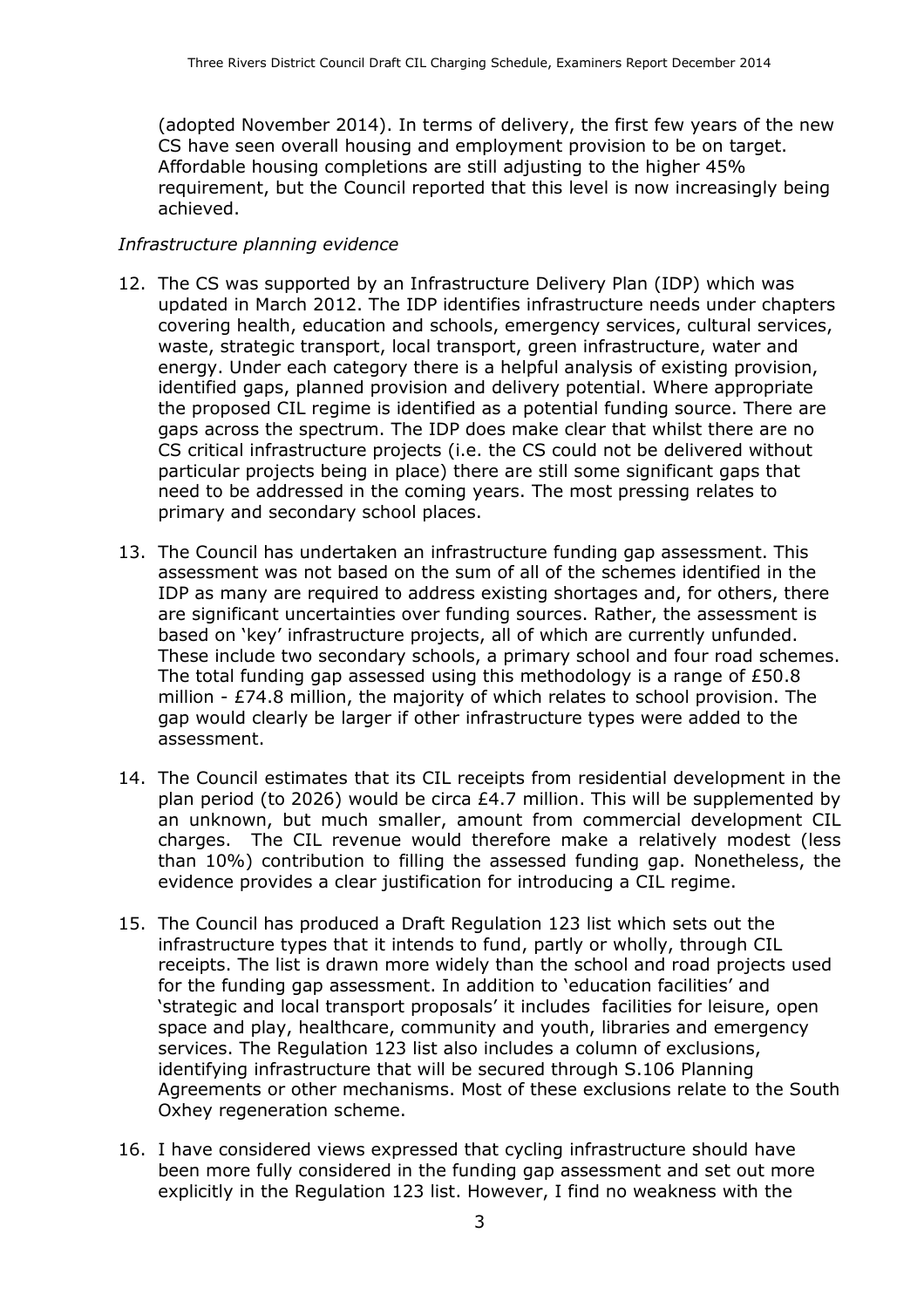Council's approach which, in focusing on major capital schemes for schools and roads, simply limits the funding gap calculation. Given that the gap is substantial I do not see that much would be gained by adding in all possible infrastructure types. This method of calculation does not preclude the Council using CIL funds on cycling related infrastructure as 'strategic and local transport proposals' are included on the regulation 123 list.

#### Economic viability evidence

- 17. In 2012, the Council entered a commissioning partnership with seven other Hertfordshire councils to produce a relatively broad brush 'Stage 1' Community Infrastructure Levy Economic Viability Assessment (EVA-1). Given that the eight councils were at different stages in terms of their respective CS and CIL proposals, EVA-1 was intended to be a platform for more detailed 'Stage 2' work. Three Rivers Council, which already had a CS in place, was able to commission the more detailed Stage 2 work (EVA-2) soon after the completion of EVA-1. This 'Stage 2' report was supplemented by a later 'May 2014 Update.'
- 18. The EVAs employed a residual valuation approach. In simple terms, this involves deducting the total costs of the development from its end value to calculate a residual land value (RLV) for a notional one hectare of land. That residual land value is then compared to assumed benchmark land values (BLV) to test viability. If the RLV is significantly above the BLV, the scheme would be judged viable and vice versa. The Council's consultants have developed a computer model to make this comparison and to test potential CIL levels against the land value benchmarks.
- 19. The testing in EVA-1 related to a range of ten notional schemes which included four residential development types ranging from low density rural greenfield sites to high density urban development, along with a 'mixed use residential' scheme and a range of commercial development types.
- 20. To undertake this analysis, the modelling on residential development entailed making assumptions about a range of factors such as build costs (including Code for Sustainable Homes requirements), fees, contingencies, sales values, profit levels etc. For the commercial development types, common assumptions were made across the eight authorities, with the exception of rental values and yields, which were tailored to the local markets. In the EVA-1 study, the assumptions were inescapably broad brush given the near county-wide study area.
- 21. The more detailed EVA-2 employed a much finer grain analysis looking in particular at the anticipated spatial distribution of planned development, localised sales values, housing mix, density and type. It also examined the viability issues specific to the South Oxhey regeneration scheme. The robustness of the assumptions used in the EVAs were tested through the examination and found to be largely sound.
- 22. For residential developments, sales values were drawn from Land Registry data and complemented by prices from the limited number of new build schemes. Although transactional evidence was thin, BLVs were well founded and quite sophisticated in employing a range of anticipated 'market' and 'alternative use' values, the lowest being £1.6 million / hectare for brownfield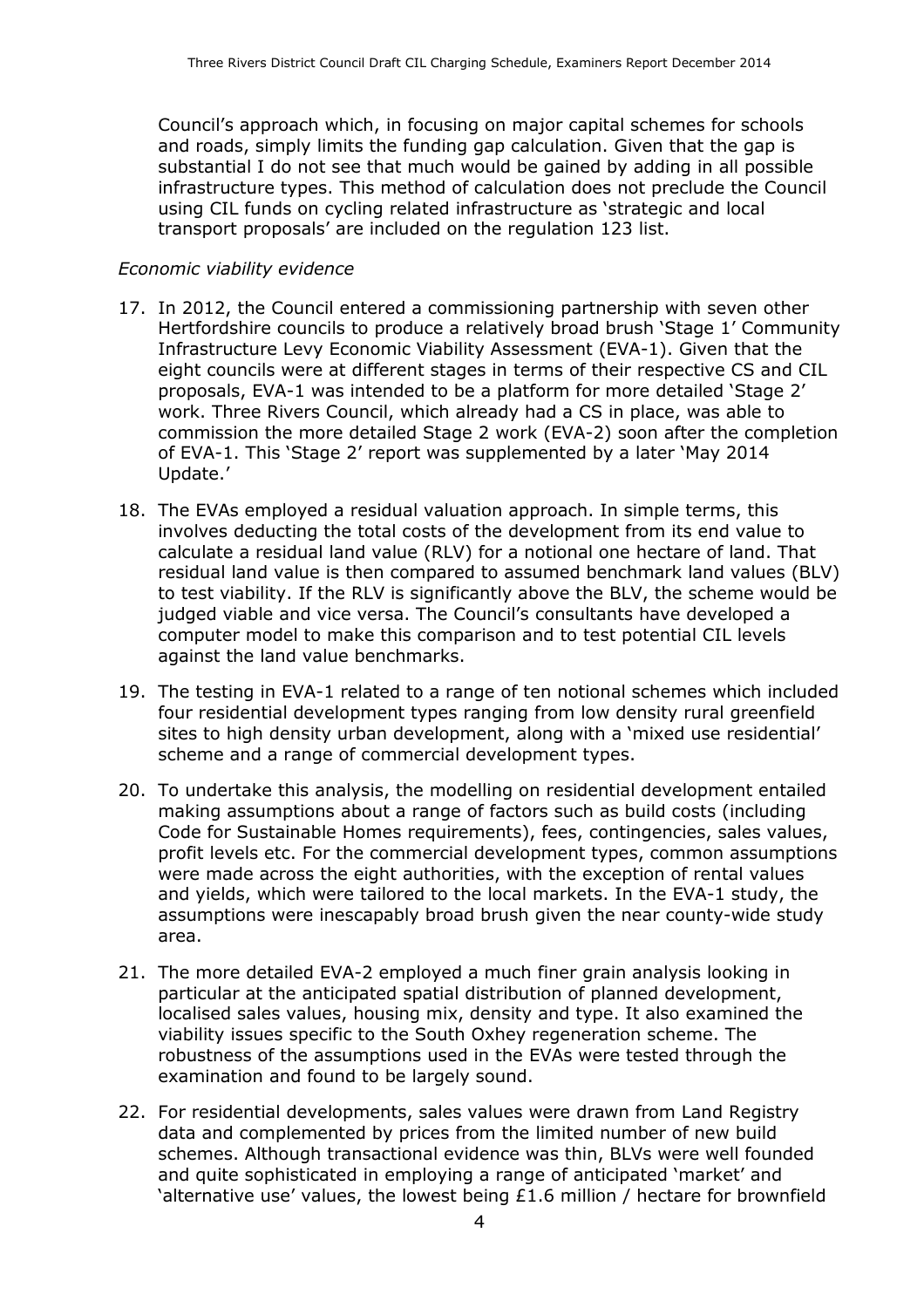land and £0.480 million / hectare for green field land. Build costs were based on Building Cost Information Service (BCIS) rates for the county and allowances made for Code for Sustainable Home requirements (Level 4). Fees, contingencies and financing all appeared to be well grounded and reasonable.

- 23. Affordable housing provision was assumed in line with the CS policy (45%). Residual S.106 allowances of £1,000 per plot were assumed for most developments but this was increased to £7,957 per plot on the South Oxhey strategic development, reflecting anticipated real world costs. Developer profit was assumed at 17% of Gross Development Value, which I consider to be reasonable for CIL testing purposes, particularly given the local market characteristics and past housing delivery rates, which all suggest that developers regard the area as commercially attractive and at the lower end of the risk spectrum.
- 24. For the commercial development appraisals, assumed rents, yields and land values were well founded and reasonable. With the exception of the specifics concerning hotel development, which I return to later, there were no substantive industry challenges to the modelling assumptions employed by the Council.

#### Conclusions on background evidence

- 25. The Three Rivers CS provides a recent and robust development plan framework for sustainable growth in the district, which, due to environmental constraints, has a very strong growth focus on brownfield sites in existing urban areas, along with a limited number of urban extensions. The IDP identifies the infrastructure required to support the CS planned growth in population and jobs. The evidence demonstrates a sizeable infrastructure funding gap that justifies the introduction of a CIL regime. CIL receipts will help to reduce that gap although a significant funding shortfall will remain.
- 26. The background economic viability evidence for both residential and commercial development that has been used is reasonable, robust, proportionate and appropriate. The interpretation and use of the economic viability evidence in defining the proposed CIL zones and rates is discussed more fully below.

#### Residential Development CIL – viability appraisal findings and proposed CIL charges

- 27. The broad brush EVA-1 only requires a brief reference here, as it is largely superseded by the more detailed EVA-2 and subsequent update. However, it concluded that, were the Council to propose a single CIL rate, its recommendation was £150 psm. Most tested development scenarios could sustain that level of charge, with an element of headroom, but it was clear that developments in some parts of the district would struggle to meet that charge under policy compliant scenarios.
- 28. The EVA-2 analysis is much finer grain and sophisticated. It assesses viability based on the actual geographical location of the dwellings anticipated in the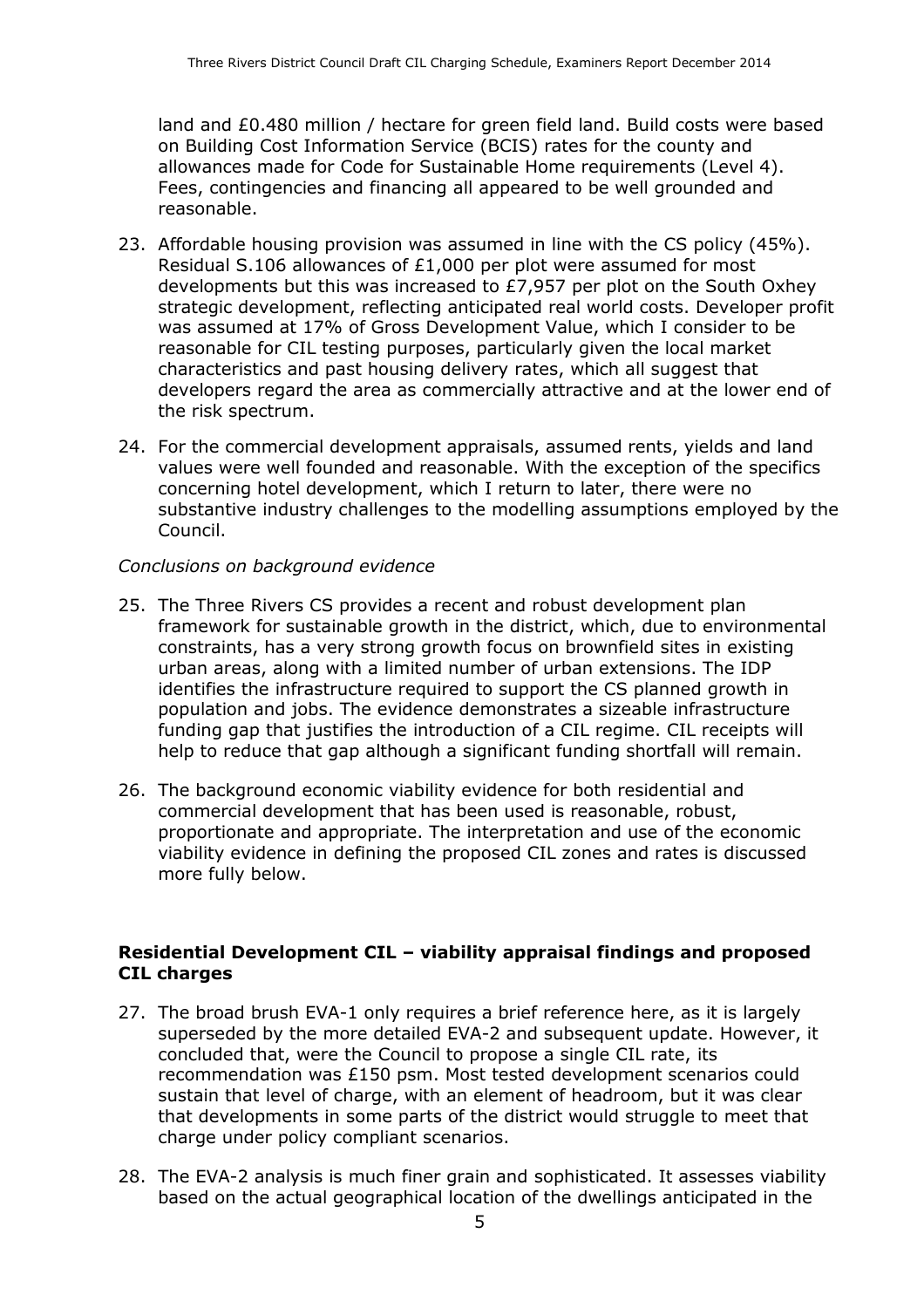remaining plan period (to 2026). The modelling was further finessed to reflect localised sales values in the vicinity of allocated sites, along with the anticipated density and housing mix.

29. EVA-2 was supplemented by an 'update' in May 2014 which effectively repeated the exercise with more up to date geographical distributions and allowances for inflation in sales rates and build costs. This modelling also substantially increased the assumed BLVs (by 25 -30%) based on assumed higher sales values. For simplicity, I focus below on the most up to date appraisal findings.

#### Area A (CIL Charge £180 psm)

- 30. Area A covers the greater part of the district and includes the main town of Rickmansworth. This town, along with smaller settlements such as Eastbury, is expected to deliver over half of the anticipated dwellings in the remaining plan period to 2026 (902 out of 1694 homes or 53%). The modelling results indicated that all schemes would be viable and able to support CIL charges. The five modelled potential CIL rates were in a close range, with the lowest being £182 psm and the highest £207 psm.
- 31. Prior to the Hearing sessions, I had asked the Council to respond to the observation that its appraisal results looked rather close to the proposed CIL rates. There are three factors that appear to provide comfort on this point. First, the Council explained its approach of using the lowest result in each postcode to determine the charging band i.e. many tested scenarios would generate higher results. Second, it set out that its methodology involved quite precise testing with in-built 'buffers' throughout the modelling assumptions (rather than generating a maximum rate and discounting it with a 'buffer'). Third, and perhaps most significantly, its substantial inflation of BLVs in the most recent modelling seems unnecessary and the effect of this is to greatly suppress the modelled achievable CIL rates. There is no transactional evidence to suggest that underlying land values have increased in line with sales values and, locally, land values will still be adjusting to the increased affordable housing requirements and will need to further adjust to the introduction of any CIL regime. For all of these reasons, I consider that the Council's modelling includes a substantial degree of headroom and that the charge does not pose a threat to development viability.

#### Area B (CIL Charge £120 psm)

- 32. Area B lies in the northern part of the district, and included the housing submarket areas of Kings Langley, Abbots Langley and Leavesden. About 20% of planned homes would fall in this area. The modelling results indicated that all schemes would be viable and able to support CIL charges. The five modelled potential CIL rates were, again, in a close range, with the lowest being £122 psm and the highest £144 psm.
- 33. For the same reasons explained above (paragraph 31) I have no concerns over the proximity of these results to the proposed CIL charge for this area. I do not consider that the charge poses a risk to development in this area.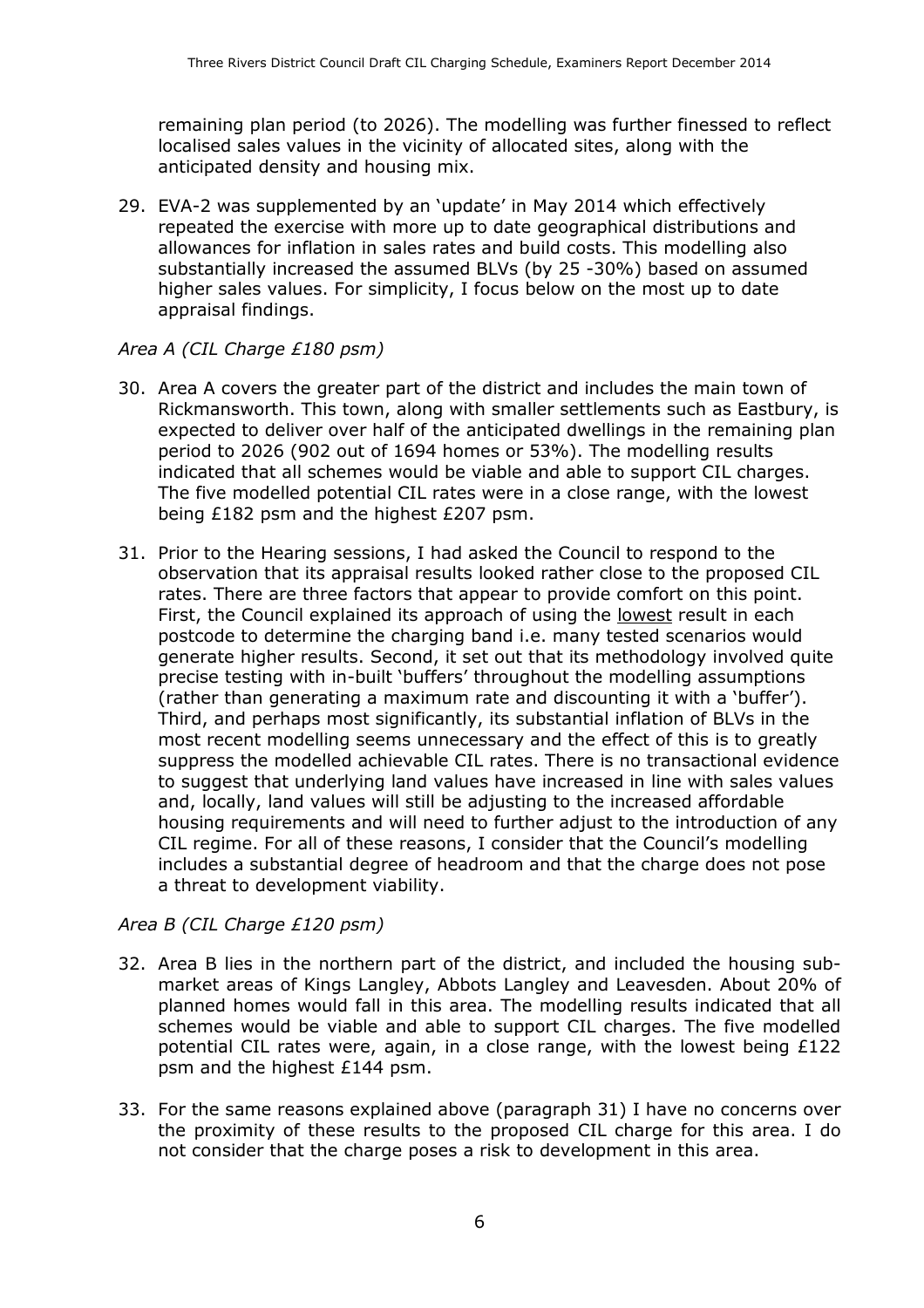#### Area C (CIL Charge £0 psm)

34. This zone covers the South Oxhey area including the strategic regeneration site. About 27% (463 units) of the district's proposed housing is anticipated in this zone, nearly all of it associated with the regeneration site. The modelling showed that CIL could not be supported in addition to the known S.106 burden and the on-site infrastructure costs associated with servicing the site. Only one of the four tested development scenarios generated a positive theoretical CIL value but this was only £17 psm. Development viability is clearly challenging in this area. The £0 psm CIL charge is justified.

#### Retirement housing development CIL – viability appraisal findings and proposed CIL charges

- 35. The modified DCS seeks to differentiate 'retirement housing (Use Class C3)' and to apply a district wide CIL charge of £120 psm. The schedule includes a footnote defining such development as "…housing which is purpose built or converted for sale to elderly people with a package of estate management services and which consists of grouped, self-contained accommodation with communal facilities. These premises often have emergency alarm systems and / or wardens. These properties would not however be subject to significant levels of residential care as would be expected in care homes or extra care premises (C2). For the avoidance of doubt this excludes registered not for profit care homes." In essence, the Council is seeking to differentiate the development models of a number of established private sector operators that build and sell such specialist Class C3 accommodation.
- 36. In effect, the Council's proposed £120 charge would amount to a one third discount in Area A (from conventional housing CIL charges of £180 psm), no difference in Zone B (as the conventional CIL rate is also £120) and a 'new' charge in Area C (where conventional housing is zero rated for CIL purposes).
- 37. I do not doubt that the development economics of such retirement housing schemes are different to conventional housing schemes, and representations were submitted to that effect. However, my difficulty is that the Council's proposals are not supported by its evidence base. The Council has not undertaken viability testing of this type of development. Its testing of older person's accommodation was limited to 'care homes', which would normally fall within a different Planning Use Class and is not a suitable proxy for retirement housing.
- 38. In the absence of clear evidence, I am unable to judge potential viability impacts on these types of development, although it does seem unlikely that such developments in Area C could support the £120 charge when more conventional housing development is judged to be unable to support any CIL charge. Accordingly, I am recommending that the 'retirement housing' charge be reduced to zero rate. This is not an entirely satisfactory conclusion as it arises solely from the lack of evidence, rather than any certainty that such developments could not support a CIL charge. Indeed, my conclusion on this matter should not be treated as such, and the Council may wish to revisit this issue at a later date by undertaking detailed viability testing on these specific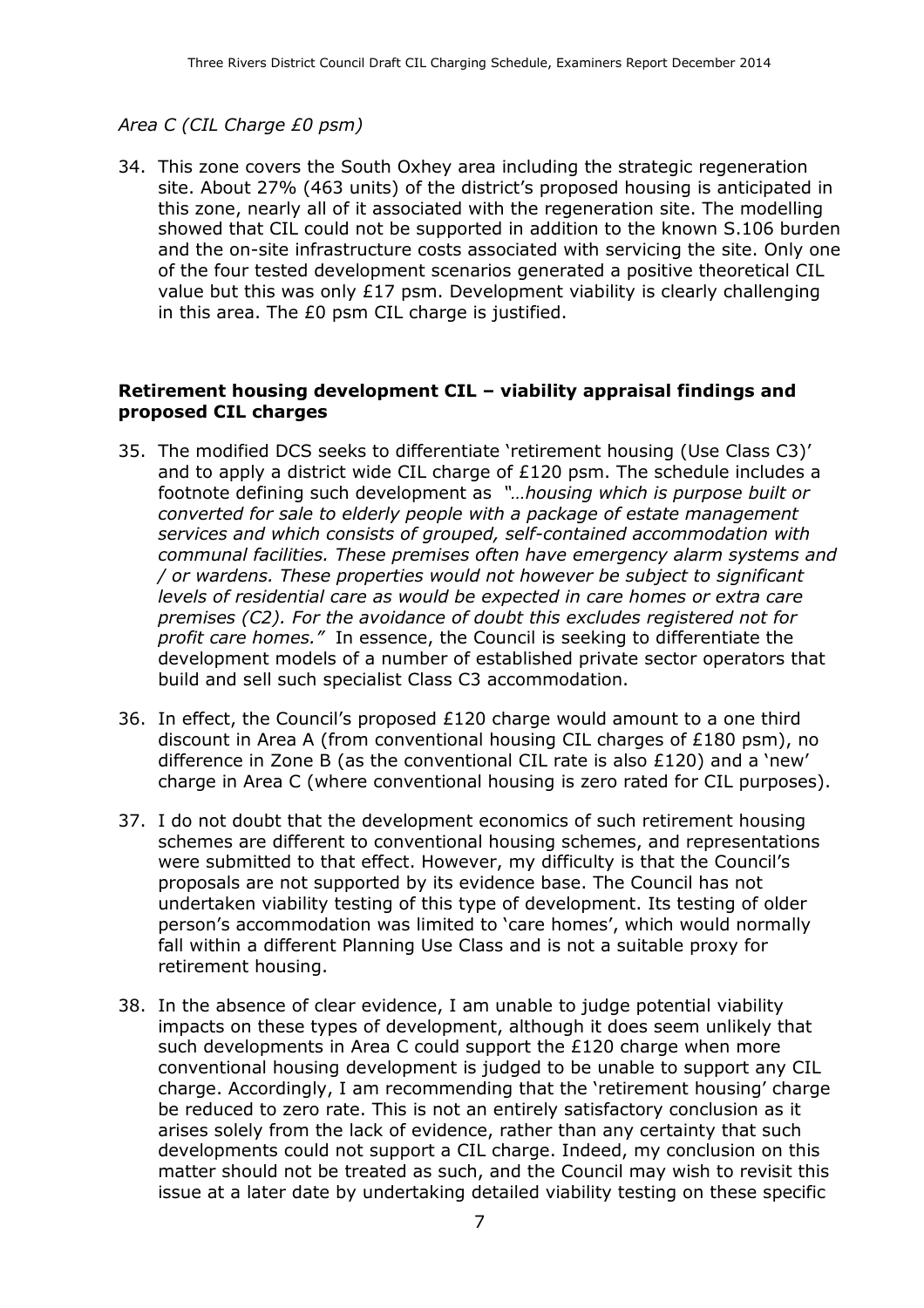types of development (perhaps at its first CIL review).

#### Commercial CIL – viability appraisal evidence and proposed CIL charges

- 39. EVA-1 and EVA-2 tested a wide range of commercial development types. These included offices, industrial and warehousing, hotels and a range of retail schemes. For the most part, the evidence suggested that commercial developments were not viable, or not sufficiently viable, to support CIL charges. The exceptions related to retail, private care home and hotel developments which displayed positive viability when modelled.
- 40. For retail developments, EVA-2 assessed a range of potential CIL rates from £84 psm - £170 psm depending on size and operator covenant strength. This was supplemented in the May 2014 Update by some finer grain testing of small shop viability in a series of 'retail hubs' which showed all schemes were viable, although the South Oxhey location only generated a possible £30 psm CIL rate. Although it could be possible to differentiate by scale, there is little such development anticipated, and the Council has opted for a single rate of £60 psm for all retail development types. In the circumstances, this is sensible and avoids unnecessary over-complication of the schedule. However, some new retail development is anticipated as part of the South Oxhey regeneration scheme and clearly the test results suggest that in this location the £60 CIL charge cannot be sustained. The Council advised that, in fact, the scheme would involve a net reduction of retail space so that, although CIL would in theory be payable, the deduction of existing floor space would cancel out any CIL liability. It was agreed with the Council at the Hearing, that a simpler approach, and one more reflective of the evidence, would be to zero rate CIL for retail development in Area C. Accordingly, I have included an appropriate recommended modification.
- 41. Private care home development was modelled to produce a potential CIL of £165 psm but the Council has not included a CIL charge for these development types in its DCS.
- 42. Hotel development was modelled to produce a potential CIL of £145 psm. The Council proposes a £120 psm CIL charge. This was challenged by industry representors who considered that the modelling assumptions were flawed and that modelling one specific format of hotel development did not reflect the wide range of operations (with differing development economics). This raises some quite complicated issues that were explored through the Hearing sessions.
- 43. The Council's substantive evidence is found in the earliest viability study work (EVA-1) and confirmed in the later studies. It assessed that 'owner occupied' hotel developments would generate a potential CIL of up to £145 psm, although 'speculative' hotel developments could not sustain any CIL charge. This distinction is quite an important one, as viability is directly linked to the assumed hotel 'model'. In essence, the Council has modelled a new build 'budget' hotel. This represents the most dynamic part of the sector in the wider market and, nationally, there are a number of established operators with familiar brands. At the EVA-1 stage this was a reasonable assumption, given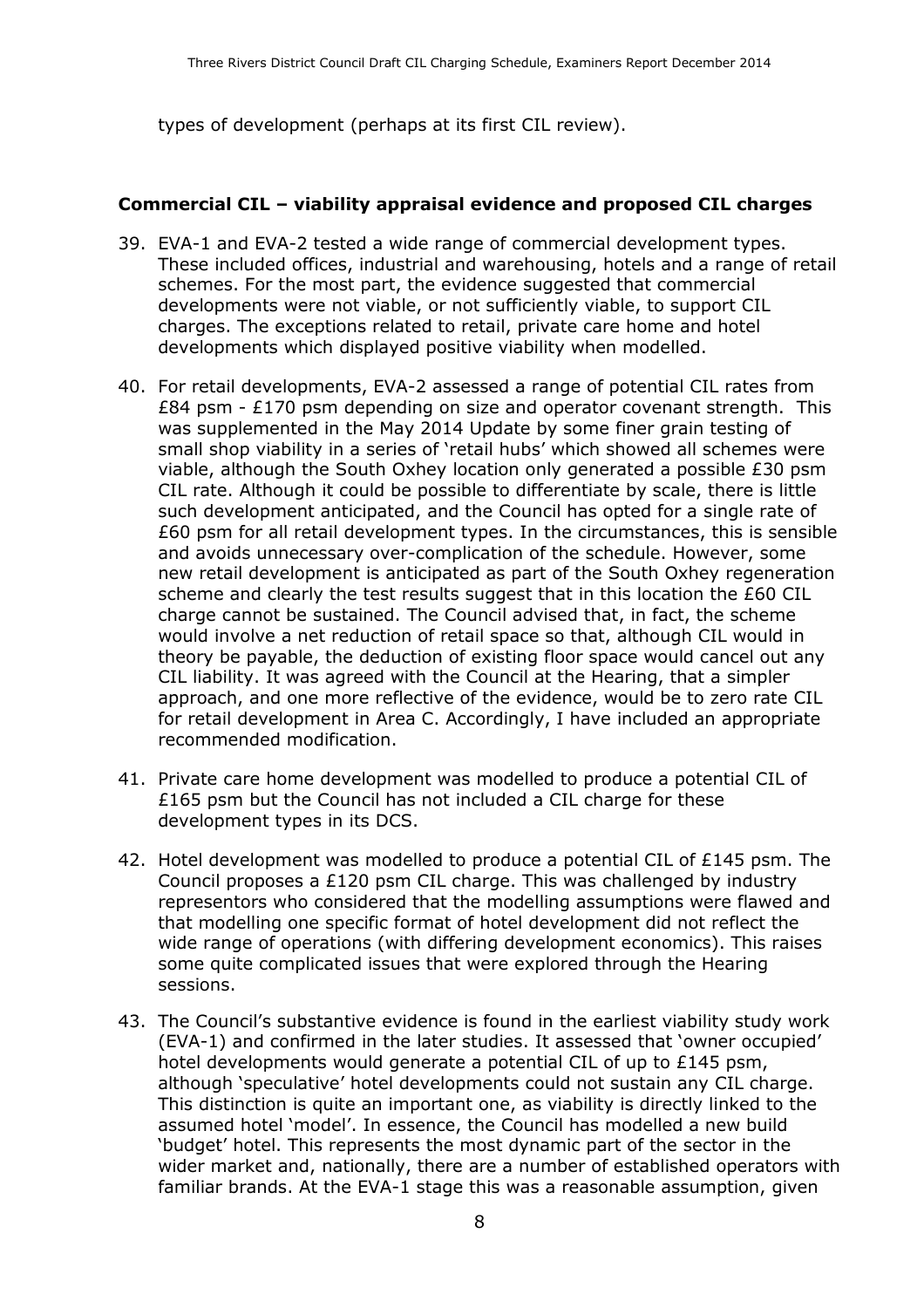that little hotel development was expected across the eight Hertfordshire councils, and that any such development would be most likely to come from the most dynamic sub-sector i.e. new build budget hotels.

- 44. The modelling assumptions employed by the Council are quite specific to this particular sub-sector. Most notably, they include a low developer profit rate of 6%, on the basis that the commercial return would accrue through operational activities (i.e. running the hotel) rather than through conventional 'developer profit'. The Council has also assumed low cost land (green field). These assumptions were challenged, with views expressed that developer profit and land prices should be higher. Assumed build costs were also contested.
- 45. My attention was drawn to the approaches of other charging authorities, including three within the Hertfordshire commissioning partnership for EVA-1. Two of these adopted the £120 psm rate, whereas a third adopted a higher profit level in its Stage 2 testing and decided to zero rate CIL for hotel development, as it was shown that otherwise it would be unviable. I undertook each of these examinations and found no flaw with either approach, particularly given the fact that little, if any, such development was anticipated in those areas.
- 46. However, it is clear that in the Three Rivers district some hotel development is anticipated but it is of a type that is very different to that modelled by the Council in its CIL evidence. The Council has prepared and adopted a Development Brief for 'Langleybury and The Grove' which comprise two former manor houses and their grounds. The Brief's objectives are also included in the recently adopted Sites Allocations LDD (November 2014).
- 47. The Grove opened as a hotel in 2003 and is branded as a luxury hotel, spa and golf resort. The Council acknowledges its success and that it has become a significant economic asset for the area, contributing to the CS objective of improving economic performance. The Langleybury site is just to the north of The Grove and includes the listed house (currently on the English Heritage 'at risk' register) and a former secondary school. The brief envisages and supports further hotel development on both sites along with other proposals, including the removal of the redundant school.
- 48. At the Hearing, I listened carefully to different views from representors and the Council, including a degree of debate about employing different modelling assumptions. On balance, I have concluded that the hotel CIL charge should be reduced to a zero rate. There are a number of reasons that lead me to this view. First, unlike other Hertfordshire EVA-1 authorities, Three Rivers does anticipate hotel development which is of a specific type and in a defined location (Langleybury and The Grove). Second, that anticipated development is supported and formalised in an adopted Development Brief and an adopted Sites Allocations LDD and it is also recognised that it will contribute to an important economic role. Third, the development context of those schemes is complex and includes a range of planning objectives (as set out in the Brief). Fourth, the Council has not modelled the type of hotel development anticipated but has modelled a type of hotel development which relies on different assumptions, and seems, perhaps, less likely to occur.
- 49. Taking all of these factors together, I cannot be certain that the Hotel CIL charge would not threaten the achievement of the planning objectives for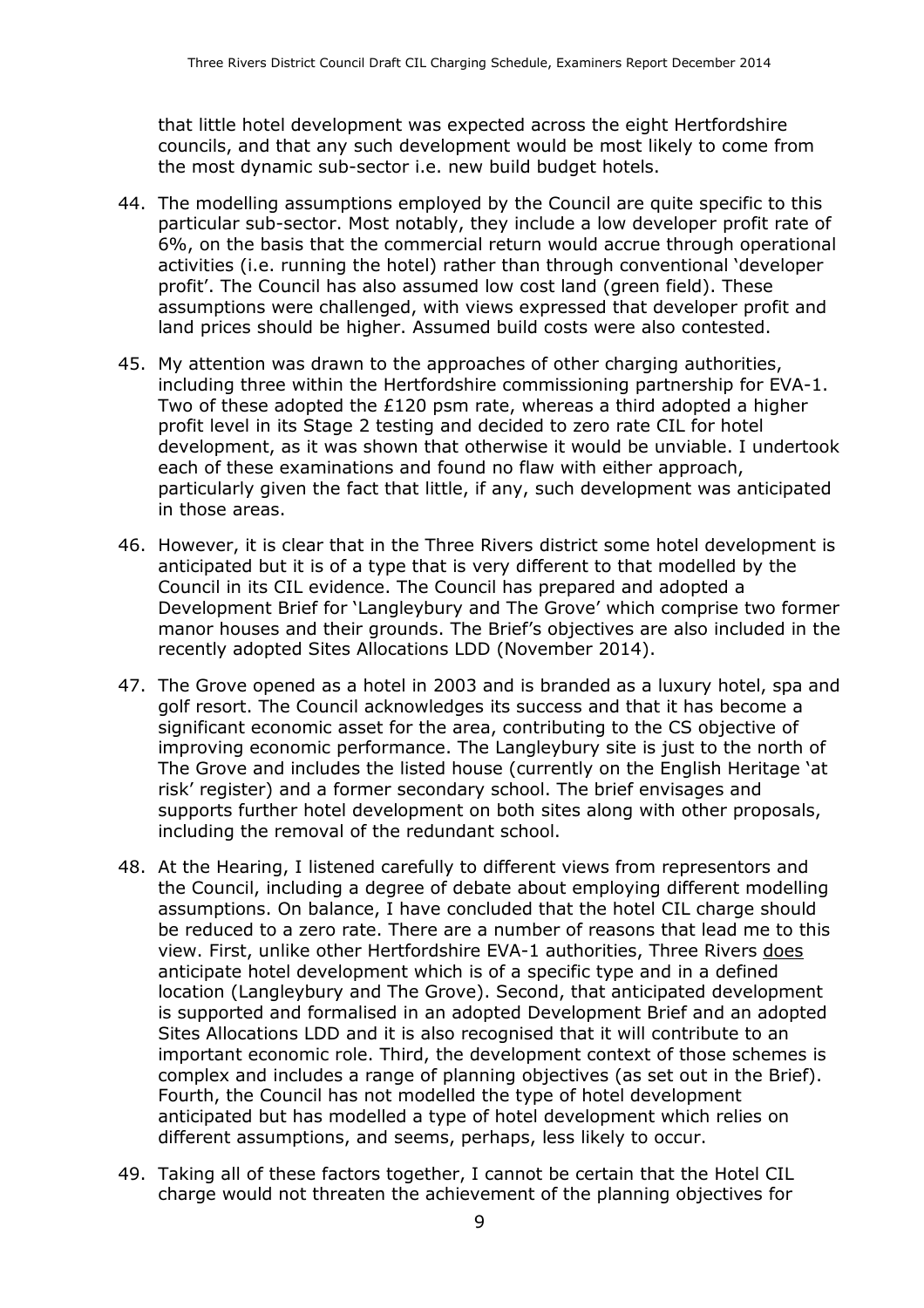these sites. I conclude that the CIL charge would not serve a positive purpose and should be removed. In any event, the removal of the charge is unlikely to have any significant CIL revenue consequences for the Council. However, the Council may wish to consider whether to revisit this issue, perhaps at its first CIL review, as it may be possible to differentiate different types of hotel development, although this would need to be weighed against anticipated development volumes and the need to avoid undue complication.

#### Overall Conclusions

- 50. The evidence demonstrates that, subject to some modifications, the overall development of the area, as set out in the Three Rivers CS and the Sites Allocations LDD, will not be put at risk if the proposed CIL charges are applied. The modifications required relate to the reduction of CIL for retail development to £0 psm in Area C and the reduction of the CIL charges for hotel and retirement housing developments, in all charging areas, to £0 psm.
- 51. In setting the CIL charges, the Council has used appropriate and available evidence which has informed assumptions about land and development values and likely costs. The CIL proposals are anticipated to achieve an important income stream which will help to address a well evidenced infrastructure funding gap.
- 52. I conclude that, subject to my recommended modifications, the Three Rivers Draft Community Infrastructure Levy Charging Schedule, as modified by its Statement of Modifications, satisfies the requirements of Section 212 of the 2008 Act and meets the criteria for viability in the 2010 Regulations (as amended). I therefore recommend that the Charging Schedule be approved.

| <b>LEGAL REQUIREMENTS</b>                                    |                                                                                                                                                                                                                                                                                                                            |  |
|--------------------------------------------------------------|----------------------------------------------------------------------------------------------------------------------------------------------------------------------------------------------------------------------------------------------------------------------------------------------------------------------------|--|
| National<br>Policy/Guidance                                  | Subject to recommended modifications, the Charging<br>Schedule complies with national policy/guidance.                                                                                                                                                                                                                     |  |
| 2008 Planning<br>Act and 2010<br>Regulations (as<br>amended) | Subject to recommended modifications, the Charging<br>Schedule complies with the Act and the Regulations,<br>including in respect of the statutory processes and public<br>consultation, consistency with the adopted Three Rivers<br>Core Strategy (adopted 2011) and is supported by an<br>adequate financial appraisal. |  |

## P.J. Staddon

Examiner

Attached: Appendix A – Recommended Modifications